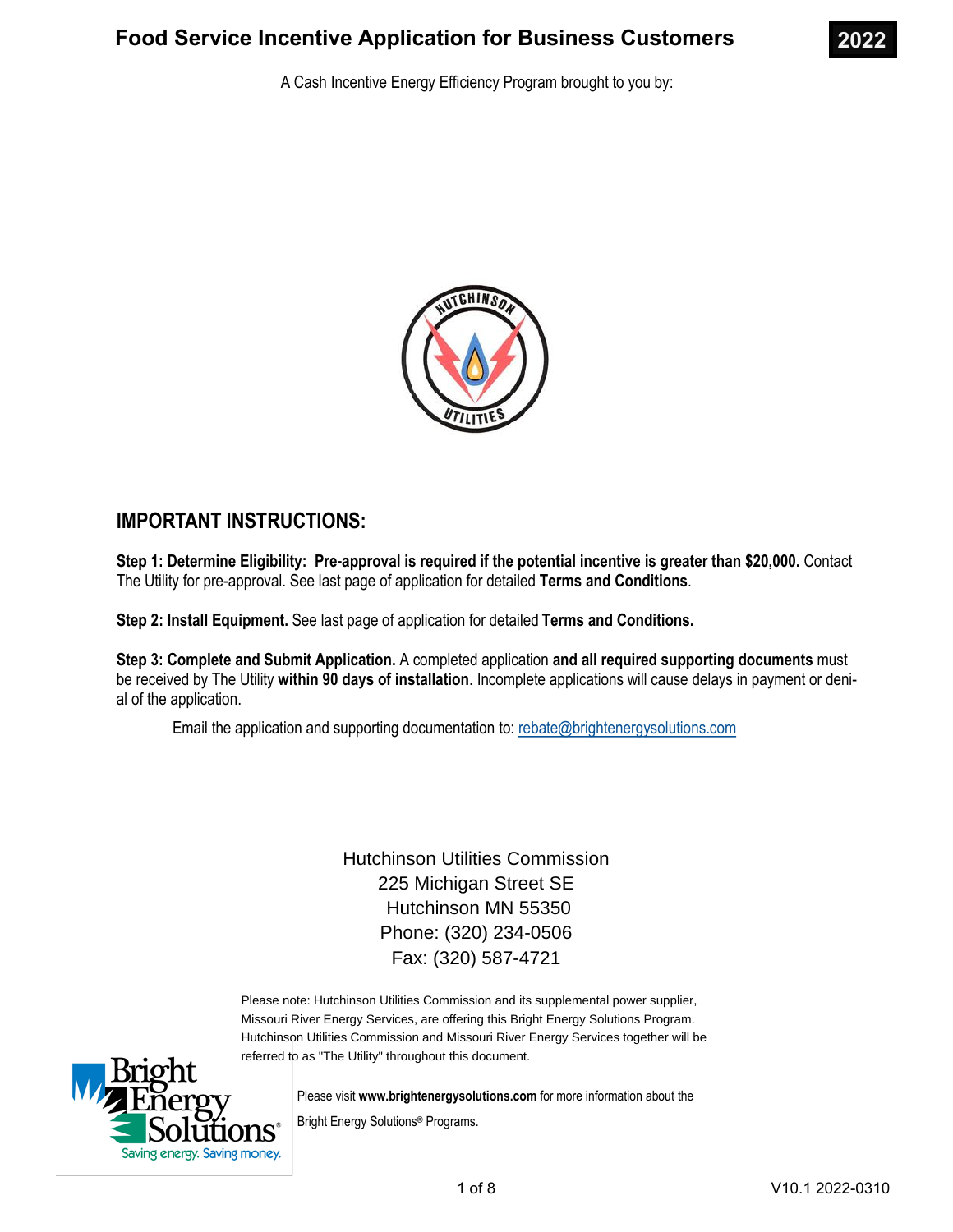

## HAS THIS PROJECT BEEN PREAPPROVED?  $\Box$  YES  $\Box$  NO

| <b>Customer Information (Please Print)</b>                                                                           |                                                                                                                                                            |                                    |                                                    |                |                                       |
|----------------------------------------------------------------------------------------------------------------------|------------------------------------------------------------------------------------------------------------------------------------------------------------|------------------------------------|----------------------------------------------------|----------------|---------------------------------------|
| Company Name                                                                                                         |                                                                                                                                                            |                                    | Contact Name                                       |                | Date Submitted                        |
| <b>Installation Address</b>                                                                                          | City                                                                                                                                                       |                                    |                                                    | <b>State</b>   | Zip Code                              |
| <b>Mailing Address</b>                                                                                               | City                                                                                                                                                       |                                    |                                                    | State          | Zip Code                              |
| Phone                                                                                                                |                                                                                                                                                            | Installation (Completion) Date     |                                                    |                |                                       |
| Email Address*                                                                                                       |                                                                                                                                                            |                                    |                                                    |                |                                       |
|                                                                                                                      | *(By providing your email address, you are granting The Utility permission to send emails regarding this project and/or updates on our incentive programs) |                                    |                                                    |                |                                       |
| Municipal Utility Account Number                                                                                     |                                                                                                                                                            |                                    |                                                    |                |                                       |
| <b>Building Use-Please Check One</b>                                                                                 |                                                                                                                                                            |                                    |                                                    |                |                                       |
| $\Box$ Office<br>$\Box$ Retail<br>School: □Elementary □Secondary/High School □College<br>$\Box$ Other/Miscellaneous: | □Convenience Store                                                                                                                                         | $\square$ Warehouse                | $\Box$ Restaurant<br>Healthcare: □Clinic □Hospital | $\Box$ Lodging | $\Box$ Manufacturing                  |
|                                                                                                                      |                                                                                                                                                            | <b>Facility Hours of Operation</b> |                                                    |                |                                       |
| Hours per day                                                                                                        | Days per Week                                                                                                                                              |                                    | Weeks per Year                                     |                | Hours per Year (hours x days x weeks) |
|                                                                                                                      |                                                                                                                                                            |                                    |                                                    |                |                                       |

| <b>Vendor/Contractor Information</b> |                                                                                                                                                            |       |          |  |
|--------------------------------------|------------------------------------------------------------------------------------------------------------------------------------------------------------|-------|----------|--|
| Company Name                         | <b>Contact Name</b>                                                                                                                                        | Phone |          |  |
| <b>Address</b>                       | City                                                                                                                                                       | State | Zip Code |  |
| Email Address*                       |                                                                                                                                                            |       |          |  |
|                                      | *(By providing your email address, you are granting The Utility permission to send emails regarding this project and/or updates on our incentive programs) |       |          |  |

| <b>Payment Information</b>                                                                                                    |              |       |          |  |  |
|-------------------------------------------------------------------------------------------------------------------------------|--------------|-------|----------|--|--|
| Please process payment to: $\Box$ Customer (listed above) $\Box$ Vendor or Contractor (listed above)<br>Alternative Recipient |              |       |          |  |  |
| If payment is to be made to an Alternative Recipient, please complete the remainder of this section:                          |              |       |          |  |  |
| Company Name                                                                                                                  | Contact Name | Phone |          |  |  |
| <b>Address</b>                                                                                                                | City         | State | Zip Code |  |  |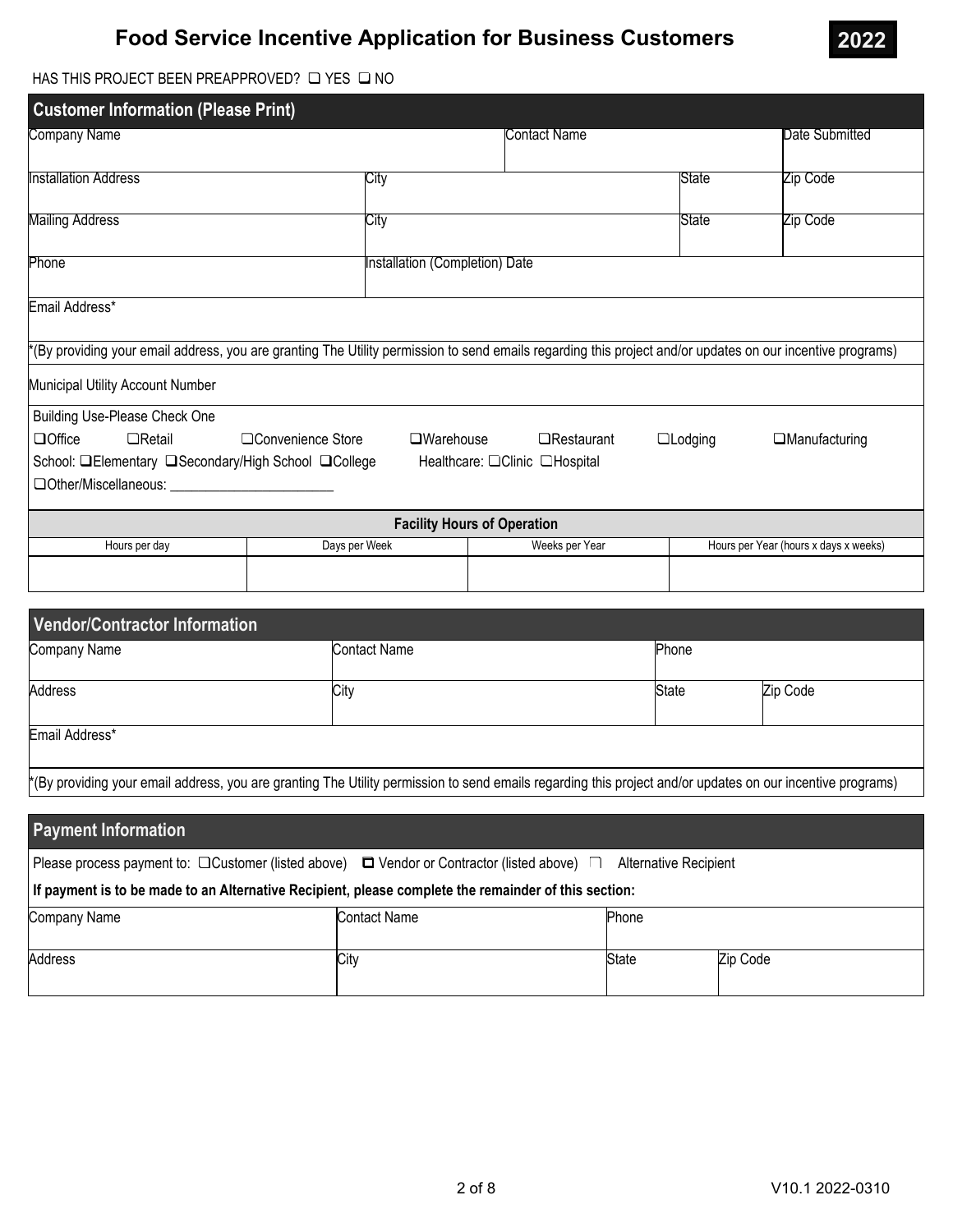All equipment must be purchased new equipment—not used or pre-owned. Where applicable equipment must be on the list of qualifying ENERGY STAR® equipment to be eligible for an incentive. Please see the Commercial Food Service subsection under the Products section at www.energystar.gov for a list of qualifying products.

| A. ECM or Q-Sync Motors for Walk-in Coolers or Freezers |                   |          |                  |                        |
|---------------------------------------------------------|-------------------|----------|------------------|------------------------|
| <b>Description and Size</b>                             | <b>Make/Model</b> | Quantity | <b>Incentive</b> | <b>Total Incentive</b> |
| ECM Walk-in Evaporator Fan<br>  Motor                   |                   |          |                  |                        |
| -Replacement/Retrofit Only                              |                   |          | \$40             | \$                     |
| Q-Sync PMS Evaporator Fan<br>Motor                      |                   |          | \$60             | \$                     |
| -Replacement/Retrofit/New                               |                   |          |                  |                        |
| <b>Subtotal Section A:   \$</b>                         |                   |          |                  |                        |

| B. ECM Fan Motors (Electronically Commuted) for Compressors and Condensers—Replacing Existing or Supplied With New Equipment |            |          |                  |                        |
|------------------------------------------------------------------------------------------------------------------------------|------------|----------|------------------|------------------------|
| <b>Description and Size</b>                                                                                                  | Make/Model | Quantity | <b>Incentive</b> | <b>Total Incentive</b> |
| <b>ECM Condenser or</b><br>Compressor Fan Motor                                                                              |            |          | \$50             |                        |
| <b>Subtotal Section B:   \$</b>                                                                                              |            |          |                  |                        |

| <b>C. ENERGY STAR Commercial Ice Machines</b> |            |          |                  |                        |
|-----------------------------------------------|------------|----------|------------------|------------------------|
| <b>Description and Size</b>                   | Make/Model | Quantity | <b>Incentive</b> | <b>Total Incentive</b> |
| Less than 500 lb. per day                     |            |          | \$50             |                        |
| 500-1000 lb. per day                          |            |          | \$150            |                        |
| Greater than 1000 lb. per day                 |            |          | \$300            |                        |
| <b>Subtotal Section C:   \$</b>               |            |          |                  |                        |

| D. ENERGY STAR Commercial Dishwashers (High Temperature Wash Units Only)         |            |          |           |                        |
|----------------------------------------------------------------------------------|------------|----------|-----------|------------------------|
| <b>Description and Size</b>                                                      | Make/Model | Quantity | Incentive | <b>Total Incentive</b> |
| Under Counter Type-Electric<br>Water Heater and Electric Booster                 |            |          | \$150     | S                      |
| Under Counter Type-Natural<br>Gas Water Heater and Electric<br>Booster           |            |          | \$100     | \$                     |
| Under Counter Type-Natural<br>Gas Water Heater and Natural<br><b>Gas Booster</b> |            | N/A      | \$0       | \$0                    |
| Door Type-Electric Water Heater<br>and Electric Booster                          |            |          | \$500     | \$                     |
| Door Type-Natural Gas Water<br>Heater and Electric Booster                       |            |          | \$225     | \$                     |
| Door Type—Natural Gas Water<br>  Heater and Natural Gas Booster                  |            | N/A      | \$0       | \$0                    |
| Continued on the next page                                                       |            |          |           |                        |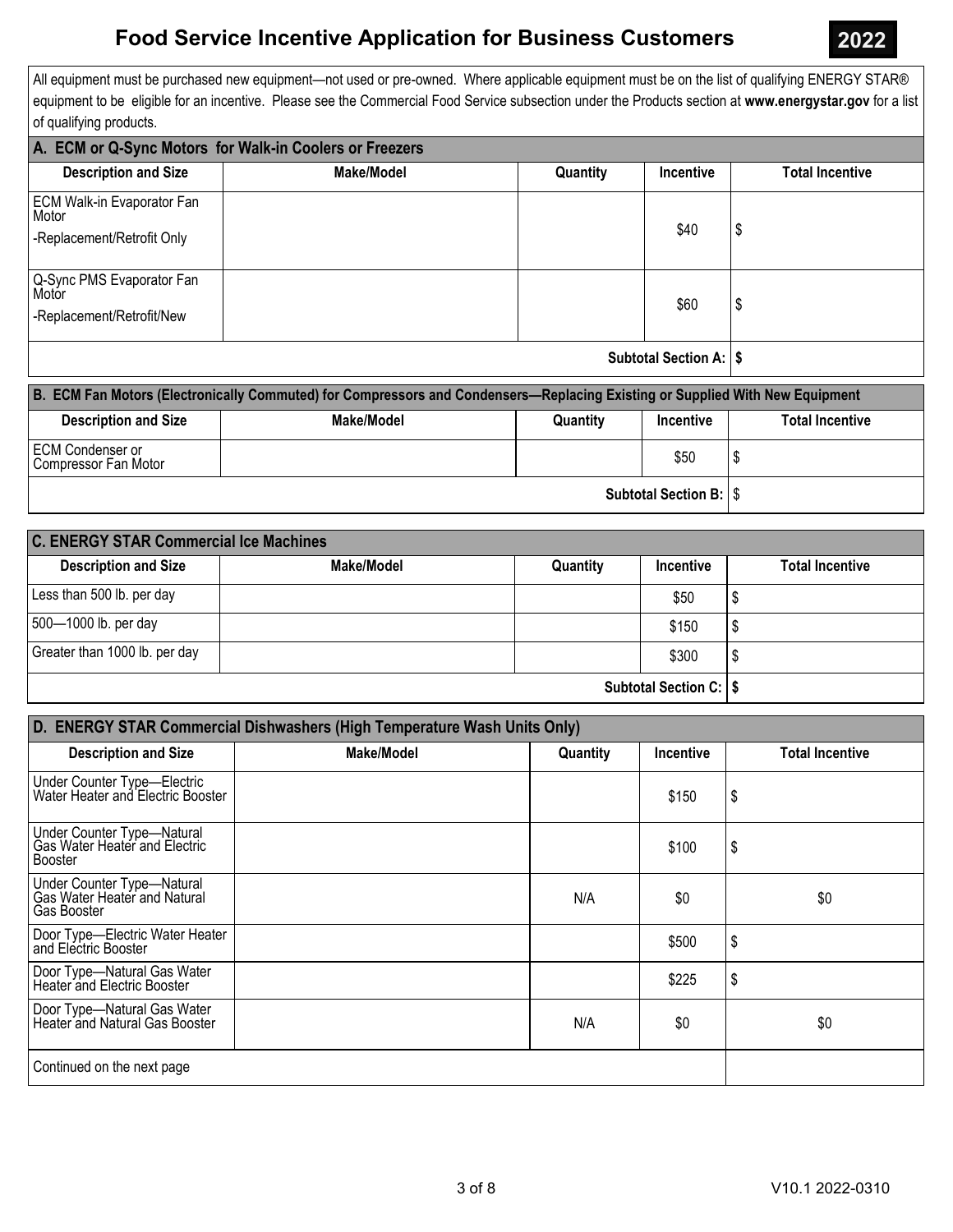## D. (Continued) ENERGY STAR Commercial Dishwashers (High Temperature Wash Units Only)

| <b>Description and Size</b>                                                             |                                                                                             | <b>Make/Model</b>                                                                                                                                                                                                                                                                                                                                                                                                   |  | Quantity | Incentive                       | <b>Total Incentive</b> |
|-----------------------------------------------------------------------------------------|---------------------------------------------------------------------------------------------|---------------------------------------------------------------------------------------------------------------------------------------------------------------------------------------------------------------------------------------------------------------------------------------------------------------------------------------------------------------------------------------------------------------------|--|----------|---------------------------------|------------------------|
| Single Tank Conveyor Type-Electric<br>Water Heater and Electric Booster                 |                                                                                             |                                                                                                                                                                                                                                                                                                                                                                                                                     |  |          | \$425                           | \$                     |
| Single Tank Conveyor Type-Natural<br>Gas Water Heater and Electric Booster              |                                                                                             |                                                                                                                                                                                                                                                                                                                                                                                                                     |  |          | \$225                           | \$                     |
| Single Tank Conveyor Type-Natural<br>Gas Water Heater and Natural Gas<br><b>Booster</b> |                                                                                             |                                                                                                                                                                                                                                                                                                                                                                                                                     |  | N/A      | \$0                             | \$0                    |
| Multi-Tank Conveyor Type-Electric Wa-<br>ter Heater and Electric Booster                |                                                                                             |                                                                                                                                                                                                                                                                                                                                                                                                                     |  |          | \$1000                          | \$                     |
| Multi-Tank Conveyor Type-Natural Gas<br>Water Heater and Electric Booster               |                                                                                             |                                                                                                                                                                                                                                                                                                                                                                                                                     |  |          | \$525                           | \$                     |
| Multi-Tank Conveyor Type-Natural Gas<br>Water Heater and Natural Gas Booster            |                                                                                             |                                                                                                                                                                                                                                                                                                                                                                                                                     |  | N/A      | \$0                             | \$0                    |
| Pot, Pan and Utensil Unit-Electric Water<br><b>Heater and Electric Booster</b>          |                                                                                             |                                                                                                                                                                                                                                                                                                                                                                                                                     |  |          | \$150                           | \$                     |
| Pot, Pan and Utensil Unit-Natural Gas<br>Water Heater and Electric Booster              |                                                                                             |                                                                                                                                                                                                                                                                                                                                                                                                                     |  |          | \$60                            | \$                     |
|                                                                                         | Pot, Pan and Utensil Unit-Natural Gas<br>N/A<br>\$0<br>Water Heater and Natural Gas Booster |                                                                                                                                                                                                                                                                                                                                                                                                                     |  |          | \$0                             |                        |
|                                                                                         |                                                                                             | Note: This incentive is available for high temperature dishwashers only. Incentives for other combinations of domestic water heaters and boosters or low<br>temperature wash units may be available through the custom program. The kitchen must operate at full capacity for a minimum of two meals per day in a<br>restaurant, commercial food service, or institutional food service setting in order to qualify |  |          |                                 |                        |
|                                                                                         |                                                                                             |                                                                                                                                                                                                                                                                                                                                                                                                                     |  |          | <b>Subtotal Section D:   \$</b> |                        |
| <b>E. ENERGY STAR Commercial Fryers</b>                                                 |                                                                                             |                                                                                                                                                                                                                                                                                                                                                                                                                     |  |          |                                 |                        |
| <b>Description and Size</b>                                                             |                                                                                             | <b>Make/Model</b>                                                                                                                                                                                                                                                                                                                                                                                                   |  | Quantity | Incentive                       | <b>Total Incentive</b> |
| <b>Electric Fryer</b>                                                                   |                                                                                             |                                                                                                                                                                                                                                                                                                                                                                                                                     |  |          | \$2250                          | \$                     |
| Electric Pressure Fryer<br>(ENERGY STAR® Not Required)                                  |                                                                                             | Note: Must have shortening capacity $\geq$ 25 pounds.                                                                                                                                                                                                                                                                                                                                                               |  |          | \$2000                          |                        |
|                                                                                         |                                                                                             |                                                                                                                                                                                                                                                                                                                                                                                                                     |  |          | Subtotal Section E:   \$        |                        |
| <b>F. ENERGY STAR Commercial Griddles-Electric Only</b>                                 |                                                                                             |                                                                                                                                                                                                                                                                                                                                                                                                                     |  |          |                                 |                        |
| <b>Description and Size</b>                                                             | <b>Make/Model</b><br>Quantity<br>Incentive                                                  |                                                                                                                                                                                                                                                                                                                                                                                                                     |  |          |                                 | <b>Total Incentive</b> |
| Electric Griddle                                                                        |                                                                                             |                                                                                                                                                                                                                                                                                                                                                                                                                     |  |          | \$850                           | \$                     |
| Subtotal Section F:   \$                                                                |                                                                                             |                                                                                                                                                                                                                                                                                                                                                                                                                     |  |          |                                 |                        |
| <b>G. ENERGY STAR Commercial Steam Cookers-Electric Only</b>                            |                                                                                             |                                                                                                                                                                                                                                                                                                                                                                                                                     |  |          |                                 |                        |
| <b>Description and Size</b>                                                             |                                                                                             | <b>Make/Model</b>                                                                                                                                                                                                                                                                                                                                                                                                   |  | Quantity | Incentive                       | <b>Total Incentive</b> |
| 3 Pan Electric Steam Cooker                                                             |                                                                                             |                                                                                                                                                                                                                                                                                                                                                                                                                     |  |          | \$600                           | \$                     |
| 4 Pan Electric Steam Cooker                                                             |                                                                                             |                                                                                                                                                                                                                                                                                                                                                                                                                     |  |          | \$700                           | \$                     |
| 5 Pan Electric Steam Cooker                                                             |                                                                                             |                                                                                                                                                                                                                                                                                                                                                                                                                     |  |          | \$800                           | \$                     |
| 6 Pan Electric Steam Cooker                                                             |                                                                                             |                                                                                                                                                                                                                                                                                                                                                                                                                     |  |          | \$900                           | \$                     |
| Subtotal Section G:   \$                                                                |                                                                                             |                                                                                                                                                                                                                                                                                                                                                                                                                     |  |          |                                 |                        |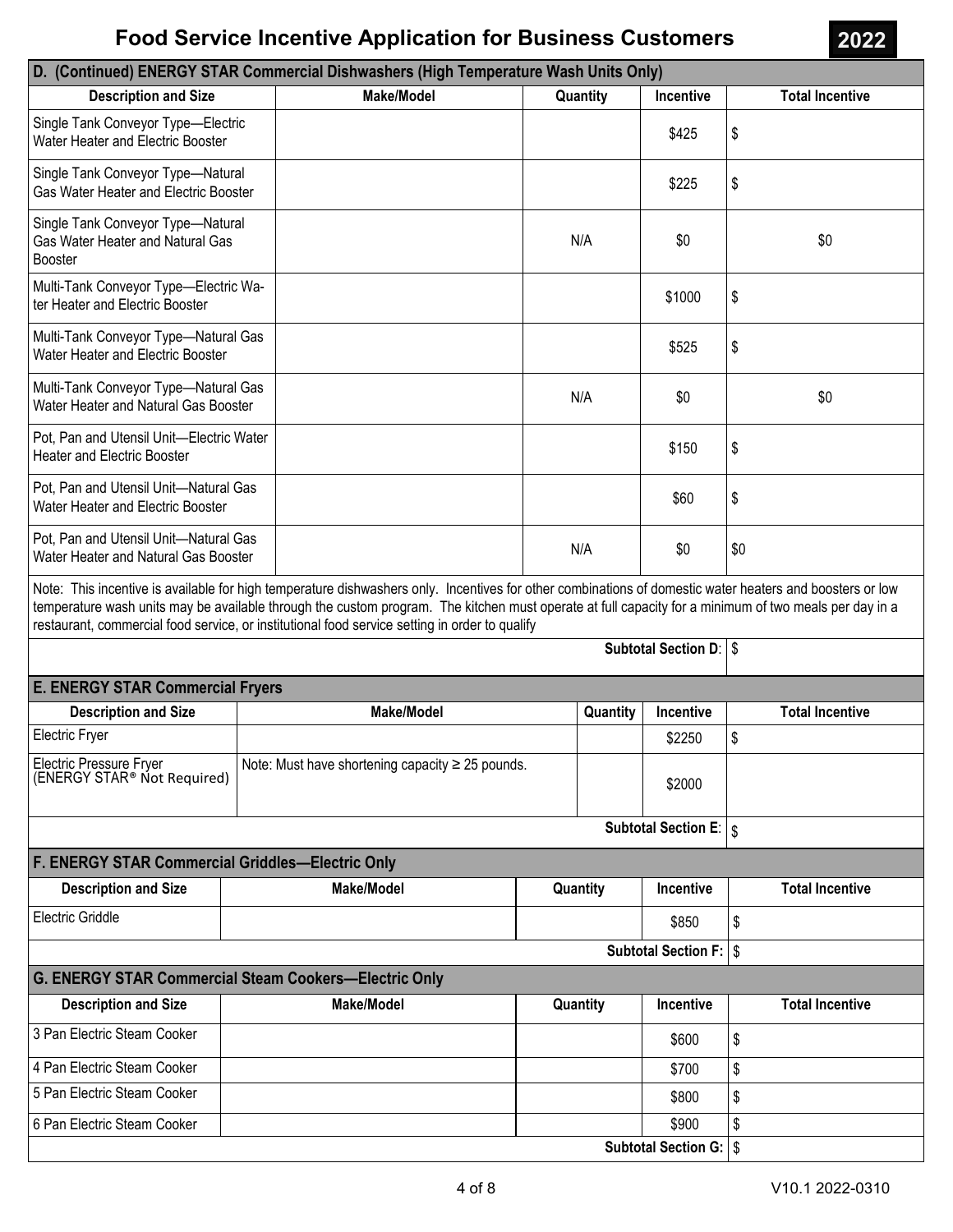| H. ENERGY STAR Commercial Hot Food Holding Cabinets-Electric Only |            |          |                  |                        |  |
|-------------------------------------------------------------------|------------|----------|------------------|------------------------|--|
| <b>Description and Size</b>                                       | Make/Model | Quantity | <b>Incentive</b> | <b>Total Incentive</b> |  |
| Full-Sized Holding Cabinet                                        |            |          | \$400            |                        |  |
| Three Quarter-Sized Holding<br>Cabinet                            |            |          | \$300            |                        |  |
| Half-Sized Holding Cabinet                                        |            |          | \$200            |                        |  |
| <b>Subtotal Section H:   \$</b>                                   |            |          |                  |                        |  |

| <b>I. ENERGY STAR Commercial Convection Ovens-Electric Only</b> |            |          |           |                        |
|-----------------------------------------------------------------|------------|----------|-----------|------------------------|
| <b>Description and Size</b>                                     | Make/Model | Quantity | Incentive | <b>Total Incentive</b> |
| Electric Convection Oven                                        |            |          | \$2200    |                        |
| <b>Subtotal Section I:   \$</b>                                 |            |          |           |                        |

| J. Commercial Combination Oven/Steamers-Electric Only |            |          |           |                 |  |
|-------------------------------------------------------|------------|----------|-----------|-----------------|--|
| <b>Efficiency Requirements</b>                        | Make/Model | Quantity | Incentive | Total Incentive |  |
| Cooking Energy Efficiency<br>20.55 steam, ≥0.76 conv. |            |          | \$4000    |                 |  |
| Subtotal Section J:   \$                              |            |          |           |                 |  |

| K. Commercial Kitchen Hood Control Package |                                                                                                                                                                      |          |               |                        |  |
|--------------------------------------------|----------------------------------------------------------------------------------------------------------------------------------------------------------------------|----------|---------------|------------------------|--|
| <b>Description and Size</b>                | Make/Model                                                                                                                                                           | Quantity | Incentive     | <b>Total Incentive</b> |  |
| Control Package                            | Must include hood temperature or hood tempera-<br>ture plus optical sensors controlling variable<br>speed drive exhaust and variable speed drive<br>makeup air unit. |          | $$200$ per hp |                        |  |
| <b>Subtotal Section K:   \$</b>            |                                                                                                                                                                      |          |               |                        |  |

2022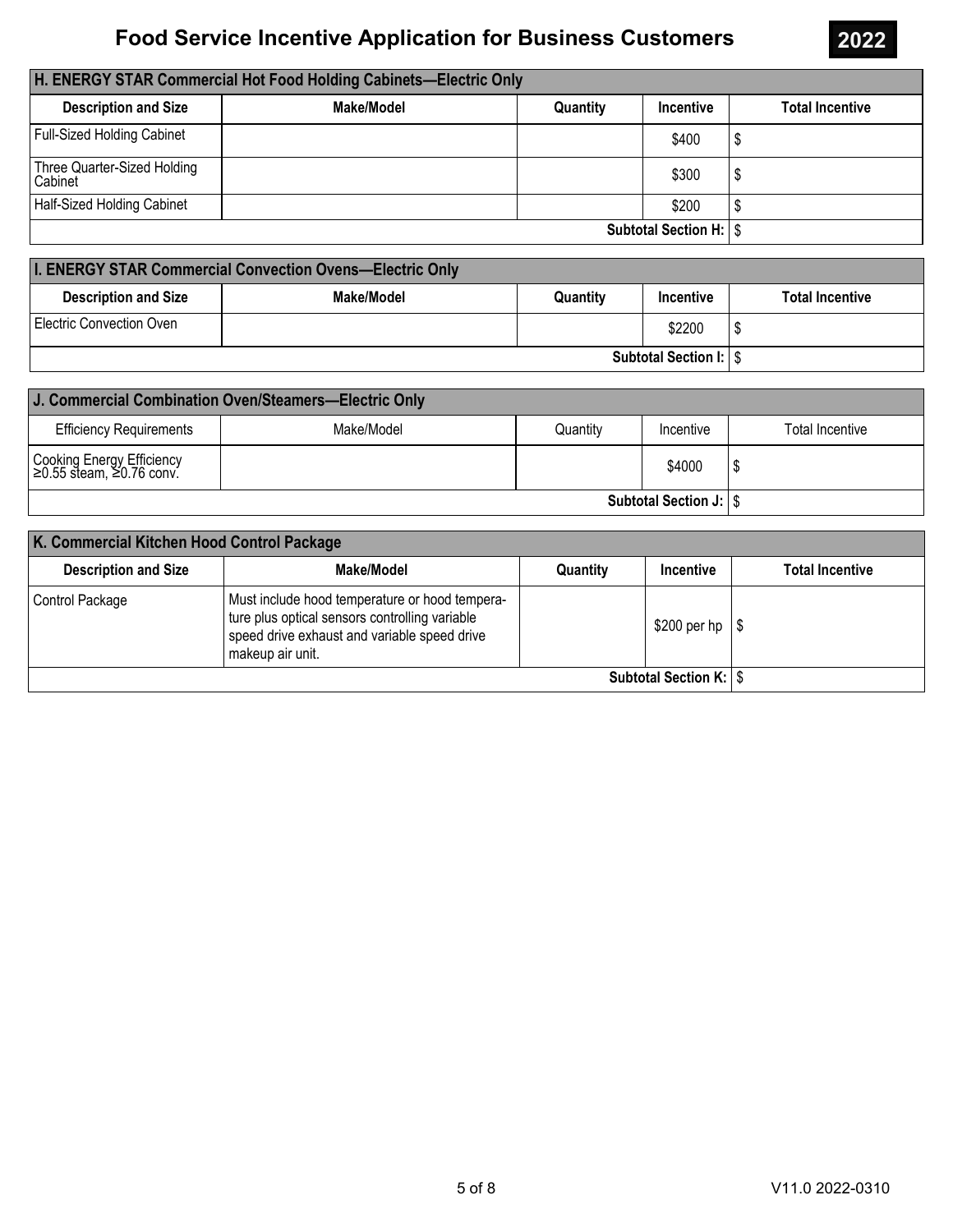| <b>Summary of Incentives</b>                                        |    |  |  |
|---------------------------------------------------------------------|----|--|--|
| Subtotal Section A: ECM Fan Motors for Walk-In Freezers and Coolers |    |  |  |
| Subtotal Section B: ECM Fan Motors for Compressors and Condensers   |    |  |  |
| Subtotal Section C: Commercial Ice Machines                         |    |  |  |
| Subtotal Section D: Commercial Dishwashers                          |    |  |  |
| Subtotal Section E: Commercial Fryers                               |    |  |  |
| \$<br><b>Subtotal Section F: Commercial Griddles</b>                |    |  |  |
| \$<br>Subtotal Section G: Commercial Steam Cookers                  |    |  |  |
| \$<br>Subtotal Section H: Hot Food Holding Cabinets                 |    |  |  |
| Subtotal Section I: Convection Ovens                                |    |  |  |
| Subtotal Section J: Combination Oven/Steamers                       |    |  |  |
| <b>Subtotal Section K: Kitchen Hood Controls</b>                    | \$ |  |  |
| Total Incentive: \$                                                 |    |  |  |

#### Certifications and Signature

I hereby certify that: 1. The information contained in this application is accurate and complete; 2. All installation is complete and the unit(s) is operational prior to submitting application; 3. All rules of this incentive program have been followed; and 4. I have read and understand the terms and conditions applicable to this incentive program as set forth in this application, including those set forth on the last page of this application form.

The customer agrees to verification of equipment installation which may include a site inspection by a program or utility representative. The customer understands that it is not allowed to receive more than one incentive from this program on any piece of equipment. The customer agrees to indemnify, defend, hold harmless and release The Utility from any claims, damages, liabilities, costs and expenses (including reasonable attorneys' fees) arising from or relating to the removal, disposal, installation or operation of any equipment or related materials in connection with the programs described in this application, including any incidental, special or consequential damages.

Please sign and complete all information below.

Customer Signature

Print Name

Title (if applicable) and the Date of Date of Date of Date of Date of Date of Date of Date of Date of Date of Date of Date of Date of Date of Date of Date of Date of Date of Date of Date of Date of Date of Date of Date of

#### Commercial BES Application Checklist

Before submitting this application please complete and include all items listed below:

- Complete Application
	- □Customer Information Section □Vendor/Contractor Information Section **⊔Rebate sections Completed**  $\square$ Customer Signature (above)

#### Attach a Copy of the Equipment Invoice

 $\sqcup$  Equipment Quantities

 $\Box$ Model numbers of equipment installed

#### $\checkmark$  Specification Sheets

| <b>Member Utility Use Only</b> |                      |                      | Date Received: |
|--------------------------------|----------------------|----------------------|----------------|
| Pre-Inspected?                 | $\Box$ Yes $\Box$ No | Date Pre-Inspected:  | Initials:      |
| Post-Inspected?                | ⊟Yes ∟No             | Date Post-Inspected: | Initials:      |
| Incentive Approved?            | $\Box$ Yes $\Box$ No | Amount \$            | Date Approved: |

Utility or Program Representative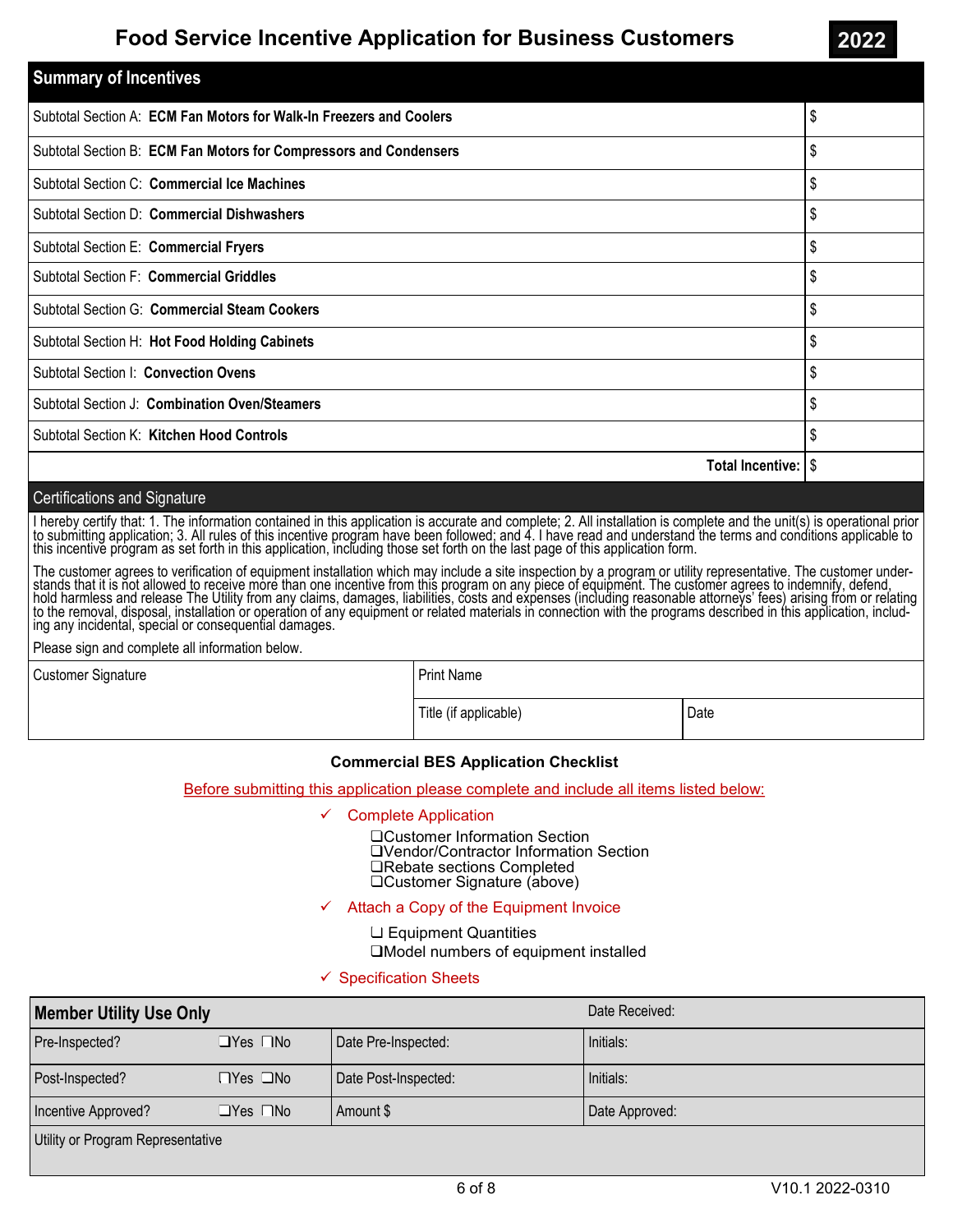### ELIGIBILITY:

- · These incentives are offered by Missouri River Energy Services and its participating members. For questions regarding eligibility, call your local utility listed on the cover page of this application.
- · Commercial, industrial, and governmental customers who purchase electricity from The Utility are eligible to participate in the Bright Energy Solutions® Food Service Incentive Program. Eligible equipment must be connected to an electric service billed under a commercial or industrial rate class by The Utility. Excludes equipment for residential spaces such as apartments.
- · Customers that self-generate more than 5% of their annual energy needs are not eligible for BES rebates. The Bright Energy Choices green energy program can help customers achieve net-zero carbon or 100% renewable power supply without self-generation. Contact your utility for more information.
- · This program is applicable only to equipment that meets the detailed equipment specifications and requirements described in this application. The Utility will determine, in its discretion, whether such specifications and requirements are satisfied.
- · Customers may not receive more than one incentive for each piece of equipment installed under this program or any combination of Bright Energy Solutions programs.

### TERMS AND CONDITIONS:

- 1. Incentive Offer: Projects, including all required installation, must be completed by December 31 of the year indicated on this application form. A signed application and itemized invoices for materials and labor must be submitted to the participating utility at the address located on the cover page of this application within 90 calendar days of project completion. Please keep a copy for your records.
- 2. Proof of Purchase: This application must have complete information and be submitted with an invoice(s) itemizing the new equipment purchased and labor costs. The invoice(s) must indicate date of purchase, size, type, make, model and total project cost.
- 3. Compliance:
	- a) All projects must comply with federal, state, and local codes.
	- b) All equipment must be new or retrofitted with new components per the program specifications. Used or rebuilt equipment is nd eligible for incentives. Existing equipment must be removed and properly disposed of.
	- c) Equipment must meet specification requirements and be purchased, installed and operating prior to submitting an incentive application.
	- d) Equipment must not be used to qualify and receive payment for energy savings from any wholesale electricity market.
	- e) Customers may only receive one incentive per piece of qualifying equipment.
	- f) All projects for which more than \$20,000 in incentive payments is sought must be approved by The Utility prior to the commencement of the project. Receipt of pre-approval does not guarantee incentive payments will be made. Incentive payments will be made only upon the customer's satisfaction of all terms and conditions of this program.
	- g) All terms and conditions of this application must be satisfied by the customer.
- 4. Payment: Once completed paperwork is submitted, incentive payments are usually made within 4-8 weeks. Incomplete applications will either delay payments or be denied. The Utility reserves the right to refuse payment and participation if the customer or the customer's contractor violates program rules and procedures.
- 5. Inspection: The Utility may conduct an inspection of the customer's facility to survey any installed projects. All projects exceeding \$10,000 of incentives will be inspected prior to incentive payment. The Utility may inspect customer records relating to incentives sought by the customer.
- 6. Information Sharing: The Utility reserves the right to publicize your participation in this program, unless you specifically request otherwise in writing. Information contained in this application may be shared with state boards, commissions, departments, and other Bright Energy Solutions participating utilities.
- 7. Program Discretion: Incentives are available on a first-come, first-served basis. This program and its incentive amounts are subject to change or termination without notice at the discretion of The Utility. Neither pre-approval of a project, nor any other action by The Utility, will entitle a customer to an incentive payment until the application is finally approved by The Utility. The Utility reserves the right to load manage (cycle on or off) customer equipment that qualifies for incentives under this program.
- 8. Logo Use: Customers or trade allies may not use the name or logo of Bright Energy Solutions, The Utility, or any other participating utility in any marketing, advertising, or promotional material without written permission.
- 9. Disclaimers: The Utility
	- a) does not endorse any particular manufacturer, product, labor or system design by offering these programs;
	- b) will not be responsible for any tax liability imposed on the customer as a result of the payment of incentives;
	- c) does not expressly or implicitly warrant the installation or performance of installed equipment or any contractor's quality of work (contact the equipment manufacturer or contractor for warranties);
	- d) is not responsible for the proper disposal/recycling of any waste generated as a result of this project;
	- e) is not liable for any damage, injury, or loss of life arising from or relating to the removal, installation, or operation of any equipment, or any other action taken by the customer or The Utility, in connection with a project undertaken by the customer under the programs described in this application;
	- f) does not guarantee that a specific level of energy or cost savings will result from the implementation of energy efficiency measures or the use of products funded under this program.